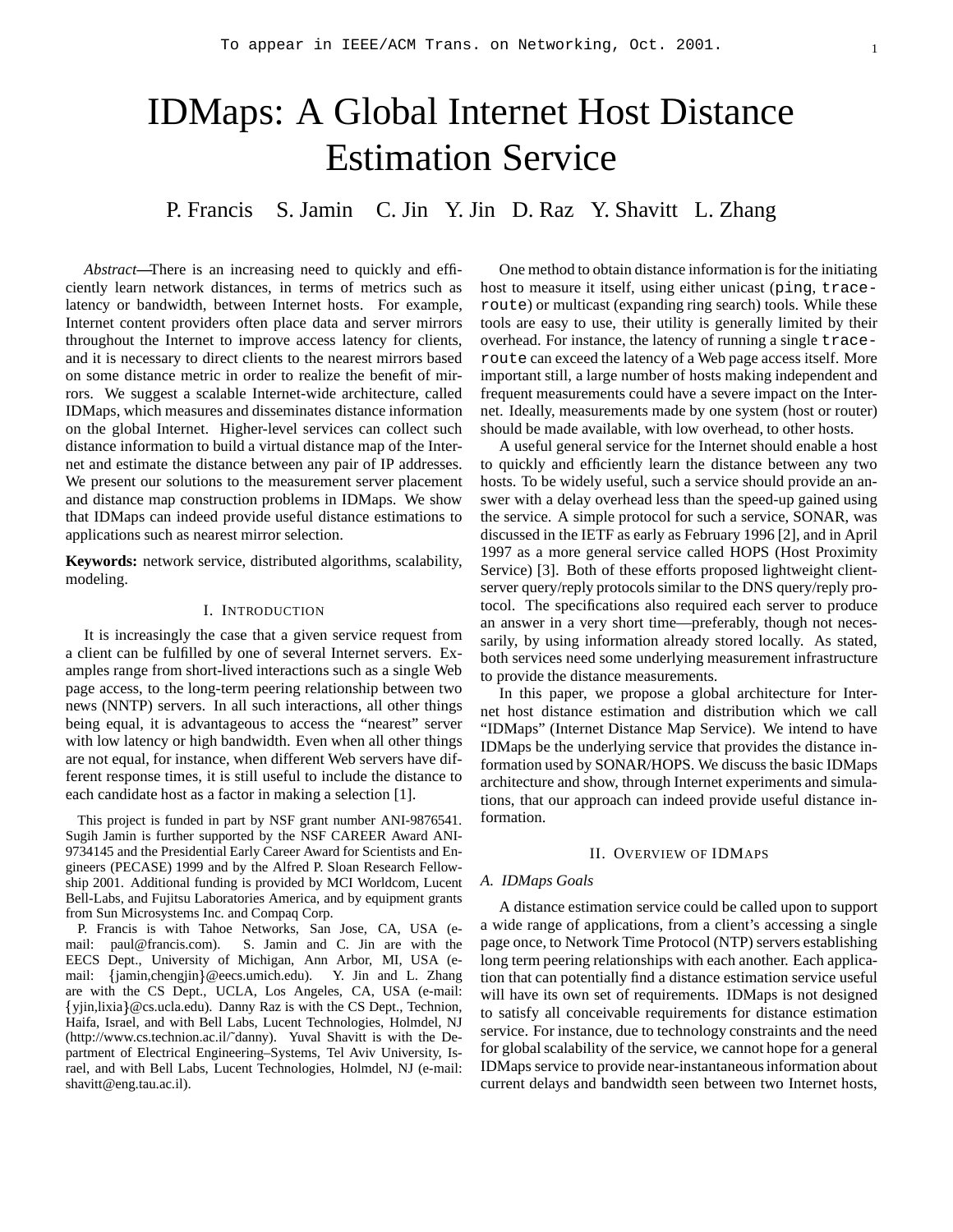even though such information could be very useful to some applications.

Rather, we have taken the opposite tack—we determined roughly the best service we may be able to provide given technology constraints and the need for global scalability of the service, and then considered whether there are applications for which this level of service would be useful. We now turn to a discussion of the resulting goals.

**Separation of Functions:** We envision IDMaps as an underlying measurement infrastructure to support a distance information query/reply service such as SONAR. The full separation of IDMaps and the query/reply service is necessary because the different functionalities place different constraints on the two systems. The requirements for IDMaps are relative accuracy of distance measurements with low measurement overheads, while the requirements for the query/reply service are low query latency, high aggregate query throughput, and reasonable storage requirements. By decoupling the different functionalities, we can streamline the design of IDMaps to perform measurements with low overheads and allow the query/reply service to make flexible uses of the measured distances.

**Distance Metrics:** Our goal is to provide distance information in terms of latency (e.g., round-trip delay) and, where possible, bandwidth. Latency is the easiest distance metric to provide, and luckily the most generally useful. There are two reasons latency information is easy to provide. First, it is easy to measure. A small number of packets can produce a good coarse-grain estimate. Second, two different paths may have the same latency such that while our probe packets may not travel the same path as the path actually taken by the users' data packet, the reported latency would still be useful (see Fig. 2 and accompanying text). Bandwidth is also clearly important for many applications, but compared to latency, bandwidth is more difficult to provide. It is more expensive to measure, and it is also more sensitive to the exact path—a single low-bandwidth link dictates the bandwidth for the whole path.

**Accuracy of the Distance Information:** We believe highly accurate distance estimates (say, within 5% of the distance measured by the end-host itself) are impossible to achieve efficiently for a large scale Internet service. While we may be able to achieve this level of accuracy for each path measured, an estimate based on triangulation of such measurements will see an accumulation of the error terms. Instead, our goal is to obtain accuracy within a factor of 2 with very high probability and often better than that. We expect this level of accuracy to be adequate for SONAR and HOPS servers. Being able to distinguish systems that are very close, very far, or somewhere in between is useful for a wide range of applications. For those that require more accurate measurements, they may at least use this coarsegrained information as a hint to server selection.

**Timeliness of the Distance Information:** We must consider two kinds of distance information—load sensitive and "raw" (distances obtained assuming no load on the network, which generally can be approximated by saving the minimum of a number of measurements). In the interest of scalability, we plan to provide the raw distance information with an update frequency on the order of days, or if necessary, hours. In other words, the distance information will not reflect transient network conditions, and will only adjust to "permanent" topology changes. Instantaneous or near-instantaneous (within 15 or 20 seconds) load information is both impossible to distribute globally and of diminishing importance to future applications: as the Internet moves to higher and higher speed, the propagation delay will become the dominant factor in distance measurements.<sup>1</sup>

**Scope of the Distance Information:** We assume that the distance information applies only to the "public" portion of the Internet—the backbone networks, BGP information, and possibly the public side of firewalls and border routers of private networks. Even if distance information of private networks were obtainable, it may be desirable not to include it for scalability reasons. This is not to suggest that distance information inside private networks is not important. We believe the architecture presented in this proposal can be replicated within a private network, but otherwise do not address distance measurement within private networks.

# *B. Alternative Architectures and Related Works*

The primary motivation of IDMaps is to provide an estimate of the distance between any two valid IP addresses on the Internet. It is important to discuss this motivation because it significantly differentiates IDMaps from other services that also provide distance information, e.g., the SPAND and Remos projects [4], [5], which are localized service that provides only distance information between hosts close to a distance server and remote hosts on the Internet. Such a service is simpler to provide because the amount of information each distance server has to work with scales proportionally to the number of possible destinations  $(N)$ . When all sites on the Internet required distance service however, the aggregated load of localized distance service scales on the order of  $N^2$ . The amount of measurement traffic under IDMaps will likely be much smaller than the  $N^2$ order because of the global sharing of distance information and as a result of our application of graph compression techniques such as  $t$ -spanners (see Sections III-C.1 and IV-D). The administrative cost of setting up and maintaining IDMaps service is also fixed.

Stemm et al. in [4] argue for the use of passive monitoring because it does not send additional traffic to perturb actual Internet traffic. Although the non-intrusive nature of passive monitoring is very appealing, it has several limitations:

1. Passive monitoring can only measure regions of the Internet that application traffic has previously traversed. For example, a client trying to choose the nearest among multiple copies(or mirrors) of a Web server requires distance information to all mirrors, whereas a passive monitoring system can only provide distance information to mirrors that have been previously accessed.

2. When Internet topology changes, passive monitoring may be

<sup>1</sup>While propagation delay is lower bounded by geographic distance, it is determined by topological distance. Given the dynamic nature of Internet topology, changes to topological distances can be scalably tracked only by an automatic system such as IDMaps.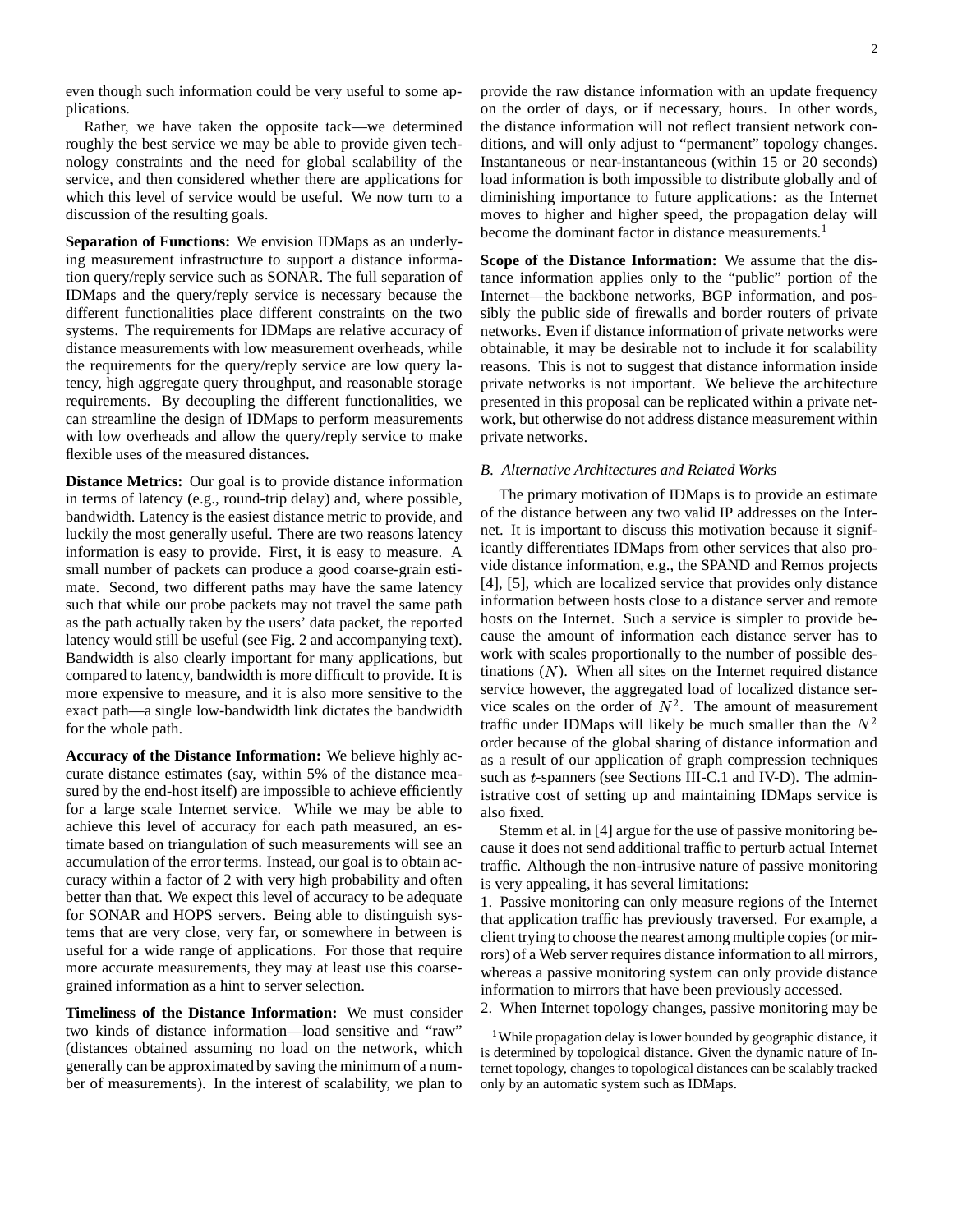forced to re-collect most, if not all, of its distance information. Distances in IDMaps are collected from multiple, *intermediate*, points on the Internet, this allows the distance database to locate any topological change and update only those actually effected. 3. Localized passive monitoring system requires human efforts to install and maintain it at each site. The responsibility of deploying passive monitoring based distance service rests on the administrator of each individual network and requires certain expertise and resources. With IDMaps, network administrators only need to install a querying system, which can be standardized similar to the DNS (Domain Name System).

4. Finally, passive monitoring typically requires measurement or snooping of network traffic, which may raise privacy and security concerns.<sup>2</sup>

Another alternative to providing distance information on the Internet is by charting the physical connectivities between nodes (hosts and routers) on the Internet and computing a spanning tree on the resulting connectivity map. Distances between pairs of nodes can then be estimated by their distances on the spanning tree. We call this alternative the hop-by-hop approach. The projects described in [6], [7], for example, provide snapshots of the Internet topology at the hop-by-hop level. This approach largely relies on sending ICMP (Internet Control Message Protocol) packets to chart the Internet. To minimize perturbation to the network, each snapshot of the topology is usually taken over a period of weeks, hence the result does not adapt well to topological changes. More seriously however, due to the recent increase in security awareness on the Internet, such measurement probes are often mistaken for intrusion attempts.

# III. IDMAPS ARCHITECTURE

This section outlines the IDMaps architecture. Specifically, we address the following three questions:

- 1. What form does the distance information take?
- 2. What are IDMaps' components?
- 3. How should the distance information be disseminated?

#### *A. Various Forms of Distance Information*

The conceptually simplest and most accurate form of distance information IDMaps can measure consists of distances between any pair of globally reachable IP addresses<sup>3</sup> (as shown in Fig. 1). The distance from one IP address to another is then determined by simply indexing the list to the appropriate entry (using a hashing algorithm) and reading the number. The large scale of this information (on the order of  $H^2$ , where H, number of hosts, could be hundreds of millions) makes this simple form of distance infeasible—as does the task of finding all such hosts in an ever-changing Internet in the first place.

The next simplest would be to measure the distances from every globally reachable Address Prefix (AP) on the Internet to

<sup>3</sup>Understanding here that different IP addresses may be reachable at different times, given technologies like NAT and dial-up Internet access.



Fig. 1. Various Forms of Distance Information

every other (Fig. 1). An AP is a consecutive address range of IP addresses within which all hosts with assigned addresses are equidistant (with some tolerance) to the rest of the Internet. Determining the distance from one IP address to another is only slightly more complicated than the first approach—each IP address is first mapped into its AP, and the AP is then indexed in the list. Unlike determining the global set of IP addresses, determining the set of APs, while non-trivial, seems feasible (see Section III-D). The scale of the information, however, is still prohibitive. The number of assigned CIDR blocks [8] is around 100,000 as of March 2001 and growing; there are probably several times as many distinct APs as there are CIDR blocks. Probing, disseminating, and storing the full list of  $(P<sup>2</sup>)$  pairs of AP-AP distances (easily a terabyte, given 200,000 APs, assuming on average 2 AP per CIDR block, and 25 bytes per list entry) is probably out of the question.

Clearly some way of further compressing this information is needed. One way is to keep a list of distances from every Autonomous System (AS) to every other. The AS is the unit of path information carried by the BGP inter-domain routing protocol. BGP also maps blocks of IP addresses into their ASs. This shrinks the size of the information to  $A^2 + P'$ , where  $A(A \ll P)$ is the number of ASs and  $P'$  the number of BGP-advertised IP address blocks (not an AP by the above definition, but of the same order of magnitude in size). While still a large list, maintaining it is certainly feasible (there are about 10,000 ASs as of March 2001). The resulting accuracy of the estimated distances, however, is highly suspect. Many ASs are global in scope, and multiple ASs can cover the same geographic area. It is often the case that some IP hosts are very close to each other (both in geographical and latency terms) yet belong to different ASs, while other IP hosts that are very far apart belong to the same AS.<sup>4</sup>

Yet another form of distance information includes some clustering of APs, but at a smaller unit than the AS. We can select certain systems, which we will call *Tracers*, to be distributed around the Internet, so that every AP is relatively close to one or more Tracers. The distances between these Tracers are then measured, and so are the distances between APs and their nearest Tracer(s). The distance between any two APs can then be calculated as the sum of the distance from each AP to its nearest

<sup>&</sup>lt;sup>2</sup> Active measurements can also raise security concerns, e.g., Denial of Service attacks. We try to address these security concerns in the design of protocols used in IDMaps, which will be reported in a future publication.

 ${}^{4}$ If the internal topology of each AS is known a more accurate distance can be computed as the shortest path across the internal topologies of transit ASs between the two hosts.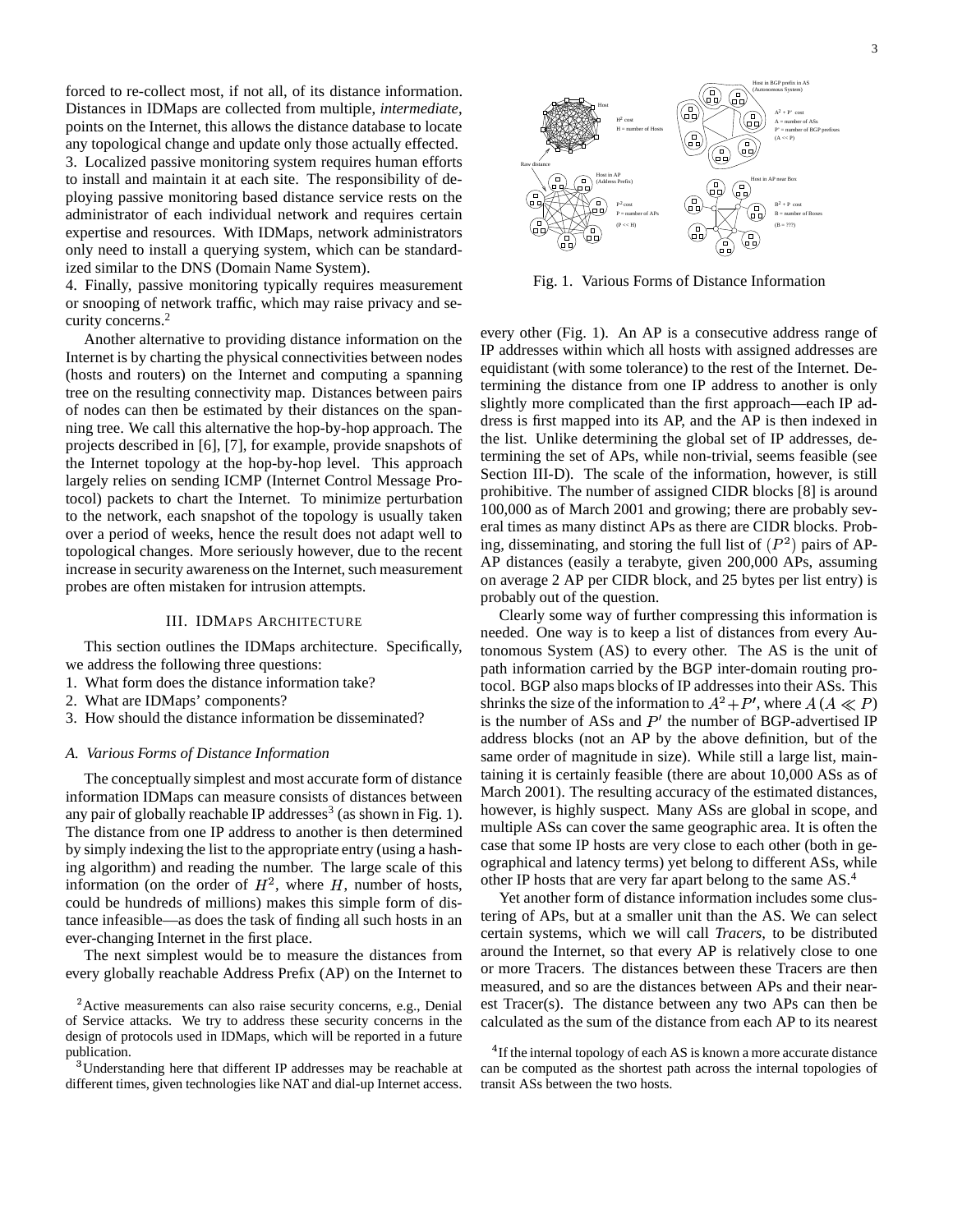Tracer, and the distance between the two Tracers. The resulting accuracy depends on the number of Tracers and where they are located. Assuming that we can manipulate the number and location of Tracers, we have a tuning knob for increasing accuracy at the expense of measuring more raw distances.

This approach scales as  $B^2 + P$ , where B is the number of Tracers. Assuming that  $P$ , the number of APs, is a manageable number (no more than several hundred thousand), the question then becomes, how big should we make  $B$ ? If  $B$  is on the order of 10,000, then the size of the list is quite large. If, however,  $B$  is on the order of 500, then the  $B<sup>2</sup>$  component is roughly the same as the  $P$  component and, at least in terms of simple storage and lookup, definitely manageable.

Of the four forms of distance information mentioned above, the last one appears to have the best scalability with reasonable estimation accuracy. We decided to use this form of distance information in IDMaps. There are thus three main components of IDMaps: APs, Tracers, and the raw distances, which we call "Virtual Links" (VLs). We further differentiate VLs into two types: those between Tracers<sup>5</sup> (Tracer-Tracer VLs) and those between Tracers and APs (Tracer-AP VLs). Before we examine each component in greater detail, we first evaluate the basic assumption that we can estimate the distance between two points as the sum of distances between intermediate points. In analytic terms, this assumption relates to whether the triangle inequality holds.

**Triangulation** on the **Internet.** Given a graph  $G$  with a set of vertices  $V$ , a cost function  $C$  is said to satisfy the triangle inequality if for all vertices a, b, c in a graph,  $C(a, c)$  $C(a, b) + C(b, c)$  [9] (in the remainder of the paper, we use the notation  $(a, b)$  interchangeably with  $C(a, b)$ ). If distances  $(a, b)$ and  $(b, c)$  are known, then from the triangle inequality we have that  $(a, c)$  is bounded above by  $(a, b) + (b, c)$ , and below by  $|(a, b) - (b, c)|$ . If either of the two distances is small relative to the other, the bound is tight and the estimate accurate. Deriving a distance estimate from this bound has been referred to as "triangulation" [10].

A key point to keep in mind is that any time we estimate a distance from  $a$  to  $c$  based on distances to an intermediary  $b$ , we are to some degree relying on what we will term *efficient routing*: that Internet routing does indeed strive to find low-latency paths, and that the routes used by two nearby hosts will not be drastically different from each other. This assumption can be violated due to policy-based routing, and also by the use of large layer-2 "clouds" by ISPs that are invisible at the network layer, and hence contain significantly complex topology that are completely hidden from network-layer-only viewpoints such as available to IDMaps. If efficient routing is violated, it can render the triangle inequality incorrect:  $(a, c)$  might be much higher than  $(a, b) + (b, c)$  or much lower than  $|(a, b) - (b, c)|$ . We now present results from rudimentary experiments done on the Inter-

| Data Set         | <b>Hosts</b> | <b>Total Paths</b> | <b>Shortest Paths</b> |
|------------------|--------------|--------------------|-----------------------|
| D1.1             | 26           | 12.192             | 590                   |
| D <sub>1.2</sub> | 31           | 17,448             | 804                   |
| D1.3             | 30           | 15,050             | 733                   |
| D1.4             | 33           | 16.878             | 830                   |
| D1.5             | 33           | 27,366             | 980                   |
| D1.6             | 32           | 26,936             | 960                   |
| D2.1             | 45           | 128,244            | 2,663                 |
| D2.2             | 48           | 138,468            | 2,790                 |
| D2.3             | 39           | 95,925             | 2,229                 |
| D3.1             | 33           | 31,955             | 1,047                 |
| D3.2             | 73           | 341,674            | 5,138                 |
|                  |              |                    |                       |

#### TABLE I

NUMBER OF TRIANGLES OBTAINED FROM EACH DATA SET.

net to explore the feasibility of using triangulation to estimate distances. Our intention here is not to test whether the triangle inequality holds over all parts of the Internet (indeed it does not [11]), but only whether using triangulation to estimate distances on the Internet, independent of IDMaps, is at least feasible.

 $\epsilon$   $\geq$  tributed around the globe participated in experiment D1, 48 in We analyze end-to-end traceroute measurements collected using the *network probe daemon* (NPD) tool described in [12]. A number of sites on the Internet were recruited to run NPDs. At random intervals, each NPD measured the route to another NPD site using traceroute. In this paper we analyze the traceroute data collected by the NPDs in two experiments: the Nov. 3 to Dec. 21, 1995 experiment  $(D1)$  and the Sep. 4, 1996 to Jan. 24, 1997 experiment  $(D2)$ . We split experiment  $D1$  into 6 data sets, and experiment  $D2$  into 3 data sets. The data sets are non-overlapping in time. Thirty-three hosts disexperiment  $D2$ . A description of the measurement process, such as inter-measurement interval, number of measurements per period, etc., and data cleansing done on the collected data are available in [12] for the  $D1$  data set and in [13] for the  $D2$  data set.

> In addition, we collected two more data sets,  $D3.1$  and  $D3.2$ , using the Multiple Traceroute Gateways [14] during Jan 2000. The Multiple Traceroute Gateways (MTG) are a collection of voluntary Web sites, each of which can run traceroute from itself to a specified remote address. Data set  $D3.1$  contains traceroutes from 33 Traceroute Gateways measuring distances to all the others continuously in a round-robin fashion over a period of five days. Each round took 20 to 40 minutes. Data set  $D3.2$  contains the traceroutes from 74 Traceroute Gateways measuring distances to all the others exactly once.

> For each data set, we estimate the latency between every traceroute source, <sup>6</sup>, and every traceroute destination, d, as the minimum of the end-to-end round-trip-times reported across all of the traceroutes from  $s$  to  $d$ . From each data set we then compute a set of triangles, each involving three such minimum latency traceroutes: from a host  $a$  to another host b, from host  $b$  to a third host  $c$ , and from host  $a$  to host  $c$ . Column 2 of Table I lists the number of triangles we obtained from each of the 11 data sets. Column 3 lists the number of shortestpath triangles computed from each data set. Given all the  $b$ 's that can potentially be used to estimate the distance  $(a, c)$  as  $(a, b) + (b, c)$ , we call the path that uses the *b* that provides the smallest  $(a, b) + (b, c)$  the *shortest-path triangle*.

 $5$ The actual distances used would not include the legs from the Tracers to their backbone routers, since this part of the path is not used by other hosts. For the sake of readability, however, we refer to the distance between one Tracer's router and another Tracer's router simply as the distance between the two Tracers.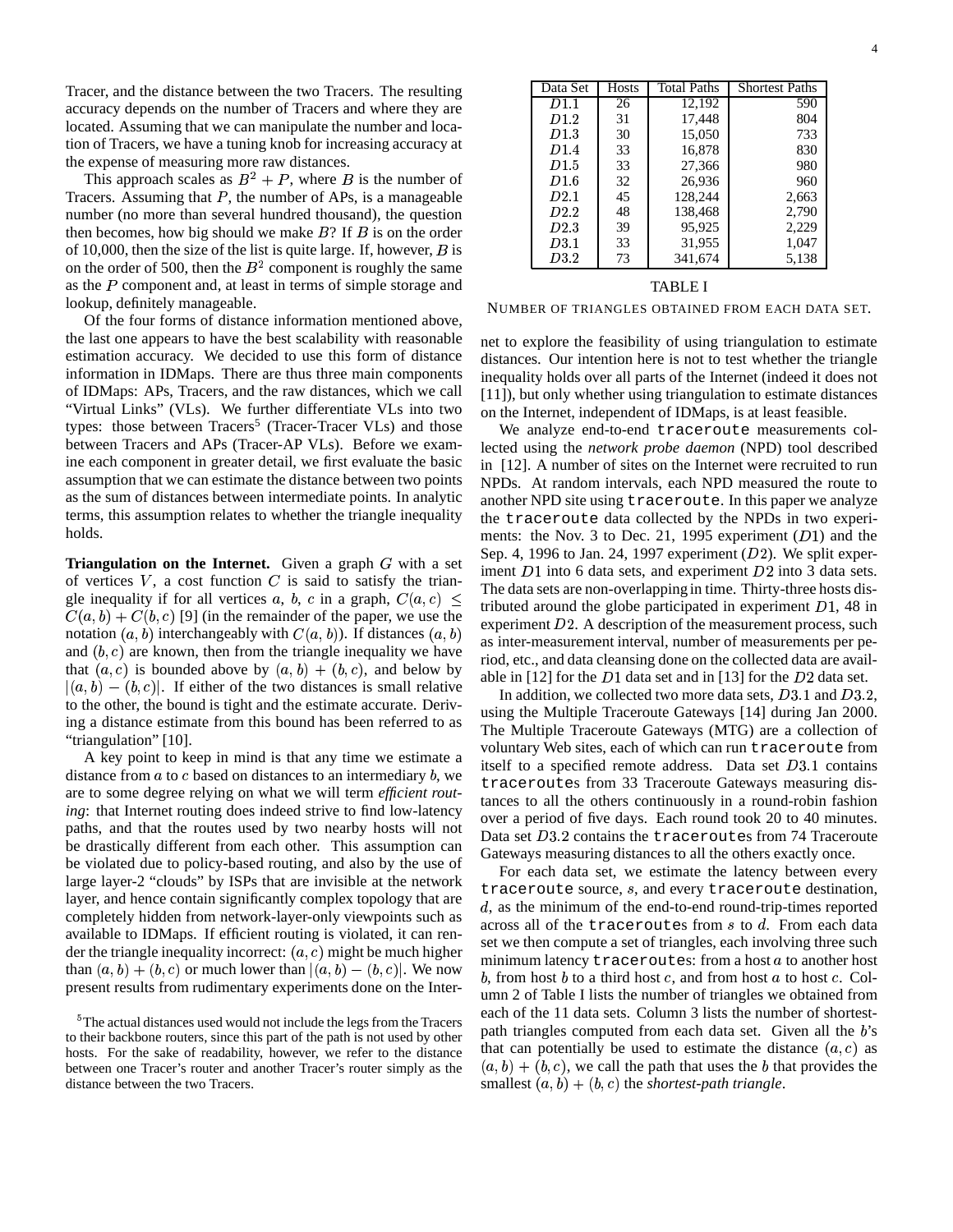We use only the additive form of triangulation (estimating  $(a, c)$  using  $(a, b) + (b, c)$  in this paper because concatenation of distances involving multiple intermediary points is much simpler for the additive form and, as we show below, the resulting estimates are acceptable for our purposes. We emphasize that computing distances on the Internet is not a straight forward process and there is future work needed on distance measurement and estimation; however we also caution against interpreting the triangulation results presented here as an indication of how well IDMaps will perform. We expect IDMaps to perform better than the results presented here due to the more deliberate placement of Tracers under IDMaps. For example, we expect the additive form of triangulation to hold more prevalently when Tracers are placed strategically and addresses are aggregated into APs (see Sections III-B and IV-D).

Fig. 2 shows the ratios of  $\frac{(a,c)}{(a,b)+(b,c)}$  fo - gles in our data sets. The closer this ratio is to 1, the smaller the  $\frac{(a,c)}{(a,b)+(b,c)}$  for all shortest-path triantriangulation error. Without differentiating which curves belong to which data set, we observe that between 75% and 90% of triangulation estimates fall within a factor of 2 of the real distances. We reported similar results involving only the  $D1$  and  $D2$  data sets in an earlier version of this work ([15], though an analysis error in that paper incorrectly reports the figures), and this was also shown by [11]. Studying the extreme cases at both ends of the distributions, we found that  $(a, c)$  being orders of magnitude smaller than  $(a, b) + (b, c)$  is mostly caused by a and c neares being co-located. On the other extreme,  $(a, c)$  being much larger than  $(a, b) + (b, c)$  is mostly caused by large  $(a, c)$ . We were not able to track down why these paths have very long distances in general (see, however, [11]).

 $\mathcal{L} = \{1, 2, \ldots, n\}$ 

For comparative purposes, we also show in Fig. 3 the cumulative distribution function of the triangulation error from triangles involving all potential  $b$ 's. The figure shows, for example, that the actual distance between  $a$  and  $c$  in about 40% of the triangles formed is shorter than half the sum of  $(a, b)$  and  $(b, c)$ , which gives good indication that triangulating shortest paths will more closely approximate the actual distances. Note that for  $(a, c)$  to be 100 times longer than  $(a, b) + (b, c)$  is as bad as for it to be 100 times shorter.

In summary, while we cannot as yet make any claim as to the potential accuracy of triangulation in IDMaps, results presented in this section suffice to argue that the use of the additive form of triangulation as a method to estimate distances on the Internet is feasible.

# *B. Tracer Placement*

As mentioned above, the resulting accuracy of IDMaps distances depends on the number of Tracers and where they are located. Ideally, Tracers should be placed where they are able to obtain accurate raw distance information. In this section, we briefly review two graph theoretic approaches we can apply to determine the number and placement of Tracers, namely the  $k$ -HST and the minimum K-center algorithms. These algorithms have been used to determine placement of fire stations, ambulance placement, etc. [16]. More formal descriptions of these algorithms are available in [17], [18]. The assumption we make in applying these algorithms to the Tracer placement problem is that the most accurate distance information can be obtained by minimizing the maximum distance between an AP and its nearest Tracer. Given a graph, these algorithms partition it into subgraphs satisfying certain conditions. Since IDMaps cannot assume prior knowledge of Internet topology, these algorithms are mostly useful in informing and evaluating our placement heuristics. We describe three placement heuristics in subsection III-B.3.

We use the generic term "center" in place of "Tracer" in the following descriptions. We present two variants of the center placement problem: in the first case, the maximal center-node distance is given, and one is required to find the minimal number of centers needed to satisfy this constrain; in the second case, the number of centers is given, and one needs to decide the locations of these centers such that the maximum distance between a node and the nearest center is minimized. Each of the two algorithms described below can be used to solve both of these problems.

**Number of Centers.** Given a network  $G$  with  $N$  nodes (that is, the topology is *a priori* known), and a *bound*  $D$ , one has to find a smallest set of centers  $S_C$  such that the distance between any node *i* and its nearest center  $C_i \in S_C$  is bounded by  $D$ . The performance metric  $(P_{diam})$  is the size of this set  $(|S_C|)$ . More formally, find the minimal K such that there is a set  $S_C \subset V$ with  $|S_C| = K$  and  $\forall v \in V : d(v, C_v) \leq \mathcal{D}$ , where  $C_v$  is the nearest center to  $v$ .

**Center Placement.** For the placement of a given number of centers, one could consider the following metric  $(P_{minK})$ : given a network  $G$  with  $N$  nodes, and a number  $K$ , find a set of centers  $S_C$  of size K that minimizes the maximum distance between a node and the nearest center. This problem is known as the minimum  $K$ -center problem.

While our Tracer placement problem is similar in spirit to the center placement problem articulated above, for Tracer placement we have to consider other practical deployment issues, primarily that we do not know the Internet topology *a priori*, and that the Internet topology changes dynamically. Furthermore, we must consider the willingness of network owners to host Tracers, and the managerial and financial constraints on the number of Tracers we can afford to deploy and maintain. Hence our goal is not to determine the minimum number of Tracers required to provide distance estimates at a given precision, but rather to evaluate the effectiveness of various Tracer placement and number of Tracers. In Section IV-D.4 we present results from experiments with different number of Tracers. We use the graph theoretic results only as yard sticks to evaluate the performance of our placement heuristics presented in Section III-B.3, we do not intend to directly use these graph theoretic algorithms in actual deployment of Tracers for reasons cited above.

# $B.1$   $k$ -HST

We present in this subsection a placement algorithm based on *k-hierarchically well-separated trees* ( -HST) [17]. Intuitively, think of the algorithm that generates a  $k$ -HST as a top-down graph partitioning algorithm that transforms a graph into a tree of partitions by recursively dividing far-apart nodesin each parti-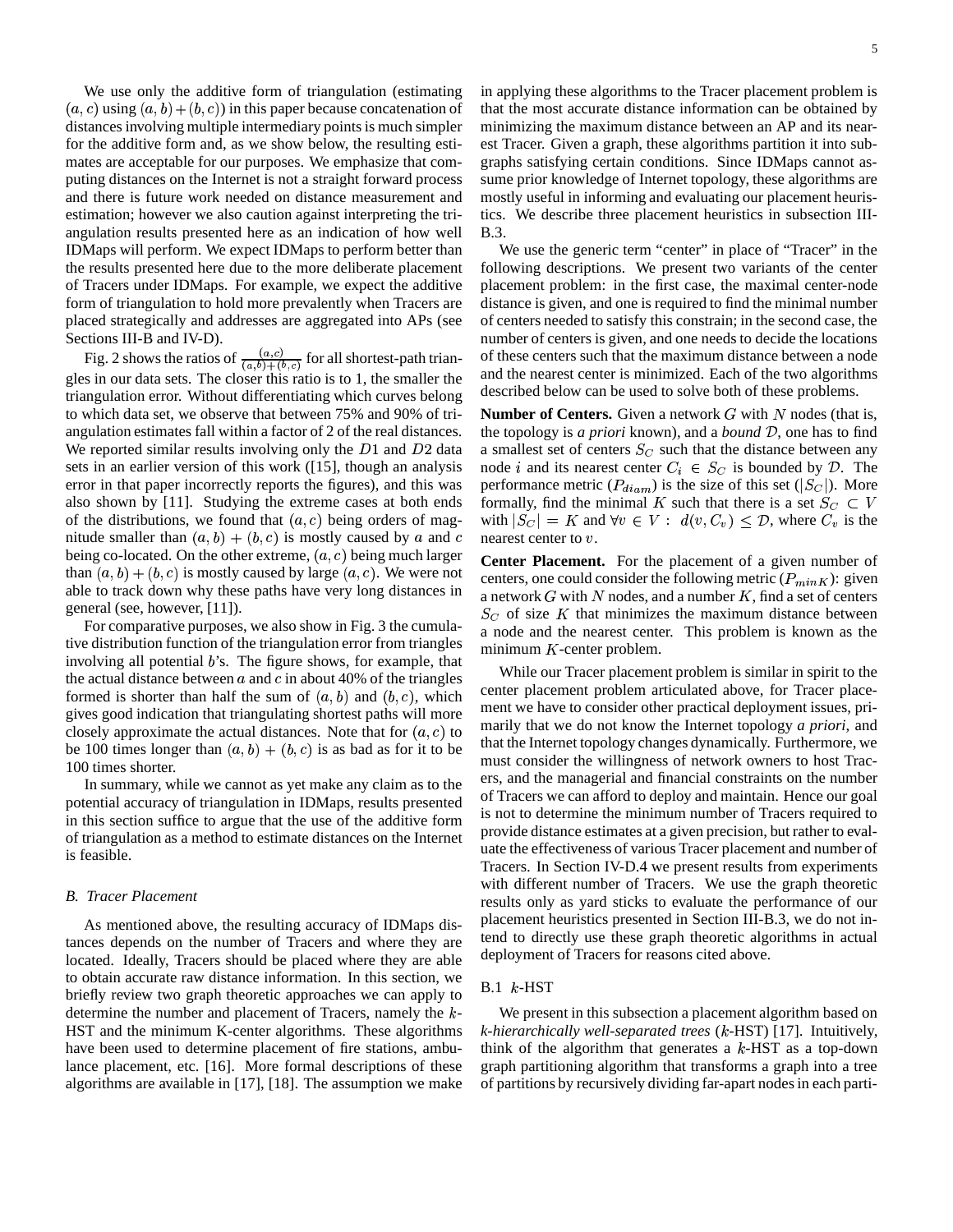

Fig. 2. Cumulative Distribution Function (CDF) of the ratio of  $(a, c)/((a, b) + (b, c))$  for shortest-path triangles.

| <b>Algorithm 1 (Greedy placement)</b>                      |  |  |  |  |
|------------------------------------------------------------|--|--|--|--|
| 1. $\mathcal{L} \leftarrow \mathcal{N}_r$                  |  |  |  |  |
| 2. $h \leftarrow max(\mathcal{L})$                         |  |  |  |  |
| 3. while $(diam(h) > D)$                                   |  |  |  |  |
| $\mathcal{L} \leftarrow \mathcal{L} - h$<br>4.             |  |  |  |  |
| 5. $\mathcal{L} \leftarrow \mathcal{L} \cup \mathcal{N}_h$ |  |  |  |  |
| 6. $h \leftarrow max(\mathcal{L})$                         |  |  |  |  |

Fig. 4. Greedy placement of centers on an  $k$ -HST tree.

tion into several smaller child partitions. The diameter of a partition is defined to be the furthest distance between two nodes in the partition. More formally, the  $k$ -HST algorithm consists of two phases. In the first phase, the graph is recursively partitioned as follows: A node is arbitrarily selected from the current (parent) partition, and all the nodes that are within a random radius from this node form a new (child) partition. The value of the radius of the child partition is a factor of  $k$  smaller than the diameter of the parent partition. This process recurses for each partition, until each node is in a partition of its own. We then obtain a tree of partitions with the root node being the entire network and leaf nodes being individual nodes in the network. In the second phase, a virtual node is assigned to each of the partitions on each level. Each virtual node in a parent partition becomes the parent of the virtual nodes of the child partitions. The length of the links from a virtual node to its children is half the partition diameter. We embed the virtual nodes in the original graph based on a technique developed by Awerbuch and Shavitt [19]. Together, the virtual nodes also form a tree.

The randomization of a partition radius is done so that the probability of a short link being cut by partitioning decreases exponentially as one climbs up the tree. Hence nodes close together are more likely to be partitioned lower down the tree. We take advantage of this characteristic of the resulting  $k$ -HST tree to devise the following greedy algorithm to find the number of centers needed when the maximum center-node distance  $\mathcal{N}_i$  be the children of node *i* on the partition tree, and  $\mathcal{L}$  be a list is bounded by  $D$ . Let node  $r$  be the root of the partition tree, of partitions sorted in the decreasing order of the partition diameter at all times. Let  $max(\mathcal{L})$  denote the partition at the head of the list, and  $diam(max(\mathcal{L}))$  its diameter. Fig. 4 presents our



Fig. 3. Cumulative Distribution Function (CDF) of the ratio of  $(a, c) / ((a, b) + (b, c))$  for all triangles.

 $\bf{Algorithm} 2 (2-approximate minimum  $K$ -center [18])$ 1. Construct  $G_1^2, G_2^2, \ldots, G_m^2$ **2** and  $\overline{a}$  **6**  $\overline{b}$  **6**  $\overline{a}$  **6**  $\overline{a}$  **6**  $\overline{a}$  **6**  $\overline{a}$  **6**  $\overline{a}$  **6**  $\overline{a}$  **6**  $\overline{a}$  **6**  $\overline{a}$  **6**  $\overline{a}$  **6**  $\overline{a}$  **6**  $\overline{a}$  **6**  $\overline{a}$  **6**  $\overline{a}$  **6**  $\overline{a}$  **6**  $\overline{a$ 2. Compute  $M_i$  for each  $G_i^2$  <sup>8</sup> 3. Find smallest *i* such that  $|M_i| \leq K$ , say *j* 4.  $M_i$  is the set of K centers

Fig. 5. Two-approximate algorithm for the minimum  $K$ -center problem.

greedy algorithm on the  $k$ -HST tree (see [19] for a more formal presentation of the algorithm). The algorithm pushes the centers down the tree until it discovers a partition with diameter  $\leq \mathcal{D}$ . The number of partitions,  $|\mathcal{L}|$ , is the minimum number of centers required to satisfy the performance metric  $P_{diam}$ . To select the actual centers, we can simply set the virtual nodes of these partitions in  $\mathcal L$  to be the centers.

The *k*-HST-based greedy placement algorithm presented above tells us the number of centers needed to satisfy the performance metric  $P_{diam}$ . For any given budget of centers, the algorithm above can also be used to determine their placement. For example, to place  $K$  centers, we simply change line 3 in Fig. 4 with "while  $(|\mathcal{L}| < K)$ ". Obviously, the performance metric  $P_{diam}$  may no longer be satisfied for K below a certain number.

#### $B.2$  Minimum  $K$ -Center

The placement of a given number of centers such that the maximum distance from a node to the nearest center is minimized, known as the minimum  $K$ -center problem, is NPcomplete [20]. However, if we are willing to tolerate inaccuracies within a factor of 2 (2-approximate), i.e. the maximum distance between a node and the nearest center being no worse than twice the maximum in the optimal case, the problem is solvable in  $O(N|E|)$  [18]. In contrast to the k-HST algorithm, one can intuitively think of the minimum  $K$ -center algorithm as a bottomup approach to graph partitioning: it collects nearby nodes into clusters.

More formally, the minimum  $K$ -center algorithm receives as input a graph  $G = (V, E)$  where V is the set of nodes,  $E =$  $V \times V$ , and the cost of an edge  $e = (v_1, v_2) \in E$ ,  $c(e)$ , is the cost of the shortest path between  $v_1$  and  $v_2$ . All the graph edges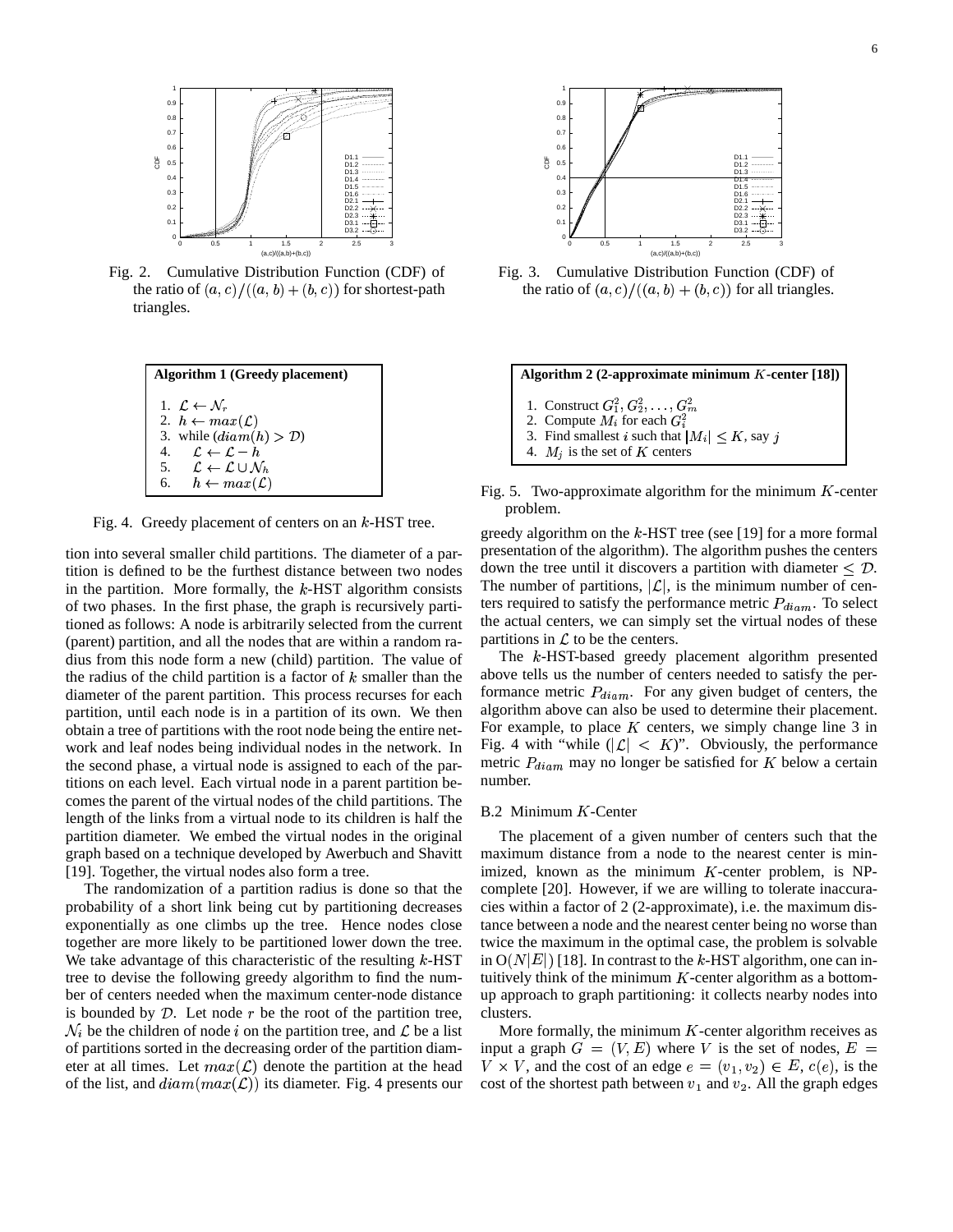are arranged in non-decreasing order by cost,  $c: c(e_1) \leq c(e_2) \leq$ ), let  $G_i = (V, E_i)$ , where  $E_i = \{e_1, e_2, \dots, e_i\}$ . A  $square$  *graph* of  $G_i$ ,  $G_i^2$  is the graph containing V and edges  $(u, v)$  wherever there is a path between u and v in  $G_i$  of at most two hops,  $u \neq v$ . An *independent set* of a graph  $G = (V, E)$  is a subset  $V' \subseteq V$  such that, for all  $u, v \in V'$ , the edge  $(u, v)$  is *not* in E. An independent set of  $G_i^2$  is thus a set of nodes in  $G_i$ that are at least three hops apart in  $G_i$ . We also define a *maximal* independent set  $M$  as an independent set  $V'$  such that all nodes in  $V - V'$  are at most one hop away from nodes in  $V'$ .

The outline of the minimum  $K$ -center algorithm from [18] is shown in Fig. 5. The basic observation is that the cost of the optimal solution to the  $K$ -center problem is the cost of  $e_i$ , where i is the smallest index such that  $G_i$  has a dominating set<sup>6</sup> of size at most  $K$ . This is true since the set of center nodes is a dominating set, and if  $G_i$  has a dominating set of size K, then choosing this set to be the centers guarantees that the distance from a node to the nearest center is bounded by  $e_i$ . The second observation is that a star topology in  $G_i$ , transfers into a clique (full-mesh) in  $G_i^2$ . Thus, a maximal independent set of size K in  $G_i^2$  implies that there exists a set of K stars in G, such that the cost of each edge in it is bounded by  $2e_i$ : the smaller the *i*, the larger the  $K$ . The solution to the minimum  $K$ -center problem is the  $G_i^2$  with K stars. Note that this approximation does not always yield a unique solution.

The 2-approximate minimum  $K$ -center algorithm can also be used to determine the number of centers needed to satisfy the performance metric  $P_{diam}$  by picking an index k such that  $c(e_k) \leq D/2$ . The maximum distance between a node and the nearest center in  $G_k$  is then at most  $D$ , and the number of centers needed is  $|M_k|$ .

#### B.3 Tracer Heuristics

The graph theoretic approaches described above assume known network topologies. However, the topology of the Internet may not be known to all parties at any one time. Furthermore, the Internet topology changes continuously, from physical and algorithmic causes. In this paper, results from the graph theoretic algorithms are used as yard sticks to evaluate the performance of our Tracer placement heuristics.

Given a number of Tracers and an unknown topology, we devise the following heuristics for Tracer placement:

*Stub-AS:* Tracers are placed only on stub Autonomous Systems (ASs). This would most likely reflect the initial deployment of Tracers on the Internet, when Tracers would be run from end hosts.

*Transit-AS:* Tracers are placed only on transit ASs, i.e. ASs that are connected to several neighboring ASs and are willing to carry traffic from one of its neighbors to another. This reflects deployment of IDMaps on ISP backbones. As IDMaps becomes more popular, we hope that there will be enough incentives for network providers and institutions with private networks to deploy IDMaps. For networks that do not have IDMaps deployed, Tracers could still be run from end hosts.



Fig. 6. Distance Measurement Reduction

*Mixed:* Tracers are randomly, with uniform distribution, placed on the network. This is the simplest placement method and does not assume any knowledge of network characteristics. It means Tracers are placed on both stub and transit ASs (hence the name "Mixed"). In terms of deployment, this placement reflects IDMaps being partially deployed on some ISPs.

The choice of these very simple placement heuristics reflects our intention to delimit how well IDMaps can be expected to perform. While the graph-theoretic approaches described in the previous section assume full knowledge of the underlying network topology, our placement heuristics intentionally assume minimal knowledge of the underlying network topology. Knowing the performance of these boundary cases, we can evaluate the benefits of further refinements to the algorithm, for example by iteratively using the distance map collected to compute better placement. As we show in Section IV-D.1 even these most rudimentary placement heuristics can give very good results.

# *C. Virtual Links*

Once Tracers are placed on the Internet, they start tracing each other and APs (defined in Section III-A). The resulting distance information are advertised to IDMaps' clients. Clients of IDMaps, such as SONAR or HOPS servers, collect the advertised distance information and construct distance maps. In this section, we first discuss the Tracer-to-Tracer part of the distance map; then we discuss Tracer-to-AP virtual links.

# C.1 Tracer-Tracer Virtual Links

As of March 2001, there are close to 100,000 routing address prefixes in the Internet [8]. Assuming we have 5% as many Tracers (see section IV-D.4 for the effect of having more or less Tracers) and each Tracer traces to every other Tracer, there will be millions of VLs to be continually traced and advertised. Where efficient routing and triangle inequality hold (see Section III-A), it is not necessary to list all  $B<sup>2</sup>$  Tracer-Tracer distances to achieve good accuracy. For example, given a number of Tracers in the Seattle and Boston areas, it would almost certainly not be very useful to know all of the distances between them.<sup>7</sup> Knowing the distance of one Tracer from each area would likely allow a sufficient distance approximation between hosts in Seattle and hosts in Boston (Fig. 6).

We now generalize the above observations by applying the  $t$ -spanner algorithm [21] to distance map construction. A  $t$ -

<sup>&</sup>lt;sup>6</sup>A dominating set is a set of D nodes such that every  $v \in V$  is either cause in  $D$  or has a neighbor in  $D$ .

<sup>&</sup>lt;sup>7</sup>We recognize that geographical distance does not directly relate to network distance (though often the two are related), for instance because of multi-point traffic exchange between global ISPs. We use geographical locations here to simplify the discussion.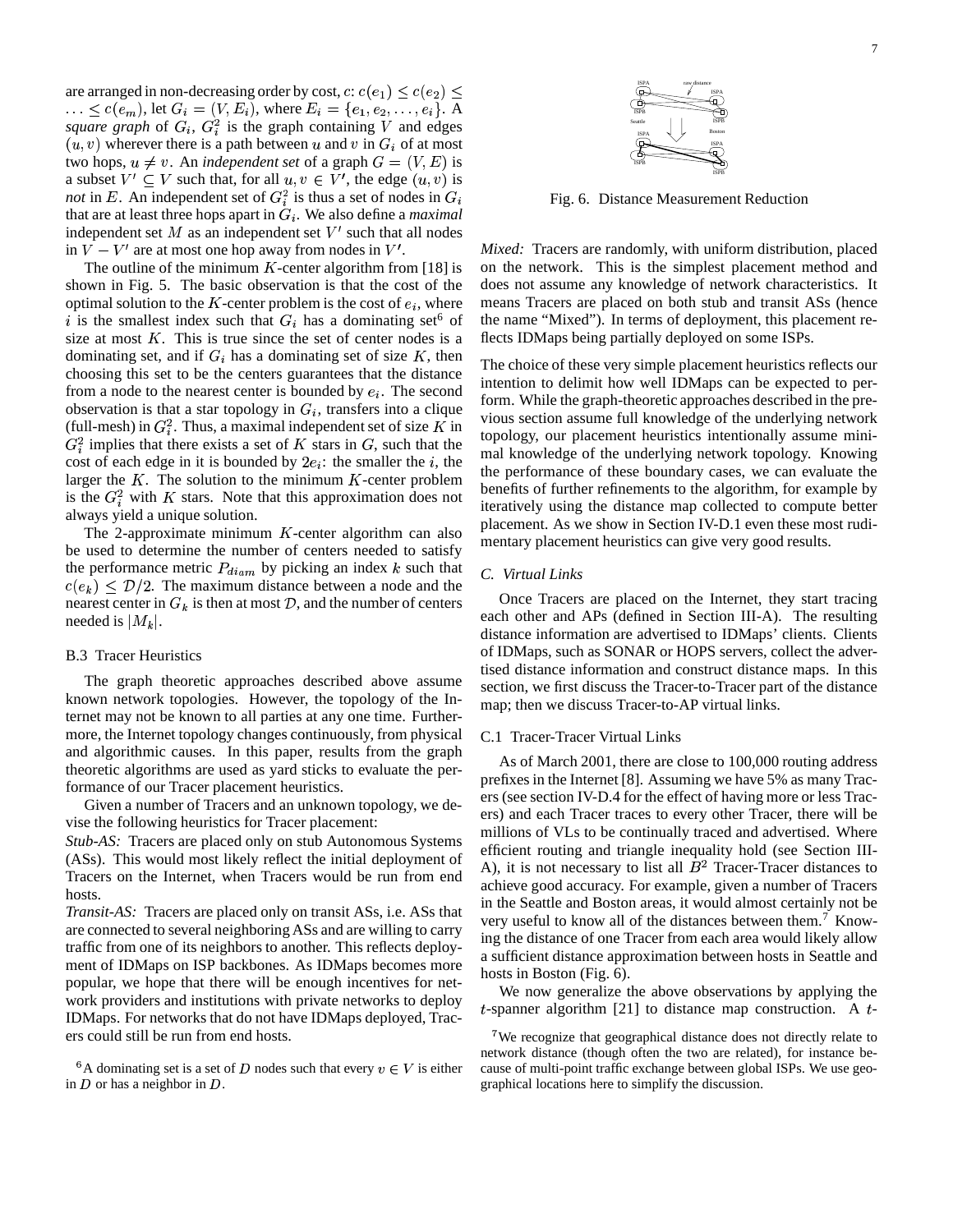

Fig. 7. The  $t$ -spanner algorithm.

spanner of a graph is a subgraph where the distance between any pair of nodes is at most  $t$  times larger than the distance in the original graph [22], [23]. Formally, given a graph,  $G(V, E)$ , a t- by only spanner is a subgraph  $G'(V, E'), E' \subseteq E$  such that  $d_{G'}(u, v) \leq$  the rest of  $t \cdot d_G(u, v)$ ,  $\forall u, v \in V$ . The number of edges required to build a 5-spanner, for example, on a graph with  $N$  nodes is bounded by  $O(N^{3/2})$ . For  $t = \log N$ , the bound on the number of edges required is  $O(N)$ . We examine the effect of using different  $t$  values on the performance metric  $P_{app}$  in Section IV-D.

Cai  $[24]$  showed that the minimum t-spanner (a t-spanner with the minimum number of edges) is an NP-complete problem. However, asymptotically, the algorithm of Althöfer et al. generates, from a graph  $G(V, E)$ , a t-spanner whose edge count is on the same order of magnitude as the optimal  $t$ -spanner [21]. Fig. 7 presents the  $t$ -spanner algorithm of Althöfer et al. [21]. It first sorts, in increasing order, all the edges in  $G$  by the edge cost. The edges are examined starting with the shortest. An edge  $(u, v)$  is added to the spanner  $G'$  if it improves the distance between  $u$ and  $v$  by at least a factor of  $t$ .

To apply the  $t$ -spanner algorithm described above would require IDMaps clients to first collect and store all  $B<sup>2</sup>$  VLs advertised by the  $B$  Tracers. It also assumes that once a  $t$ -spanner is computed, it will remain static. In reality, we do not expect all IDMaps clients to be able to store  $B^2$  VLs. As the underlying Internet topology changes, we expect the set of VLs that makes up the  $t$ -spanner to change from time to time. To keep track of topological changes, Tracers continually trace and advertise all  $B<sup>2</sup>$  VLs—albeit at different frequencies, with higher frequencies for those used by the *t*-spanner and those that are less stable; accordingly, IDMaps clients must continually examine each new advertisement of a  $VL$  and continually update their  $t$ -spanners.

### C.2 Tracer-AP Virtual Links

Recall that an *AP* (Address Prefix) is a consecutive address range within which all assigned addresses are equidistant (with some hysteresis) to the rest of the Internet. Unless an AP is preconfigured into a dedicated Tracer (see Section III-D), only the Tracers nearest to the AP itself can discover and subsequently advertise the Tracer-AP distance. As a result, when a Tracer first discovers an AP, it assumes itself to be the nearest Tracer and advertises its distance to the AP as the Tracer-AP distance. Thereafter, however, other Tracers should probe the AP to determine if they may be closer. If one is, then it advertises its closer distance. Upon hearing this, the Tracer with the longer distance can stop advertising its distance to the AP.



Fig. 8. Network with multiple connections to the Internet.

We also study whether it is sufficient for each AP to be traced by only a single Tracer. If an AP has more than one path to the rest of the Internet, having a single Tracer tracing to that AP could result in inaccurate distance estimates between this AP and hosts that are not sharing paths with the Tracer. Fig. 8 shows a network of four ISPs and three APs. One Tracer each is placed in ISP1, ISP2, and ISP3, i.e., T1, T2, and T3 respectively. The label on each link denotes the distance of the link. Consider the following scenario. Mirrors M1 and M2 of a service are placed in AP3 and AP2 respectively. Assume that Tracer T1 traces to AP1, T2 traces to AP2, and T3 traces to AP3. Client C in AP1 will then be directed to mirror M1 in AP3 instead of M2 in AP2. Had Tracer T2 also traced to AP1, the client would have been directed to M2. We investigate the effect of having more than one Tracer tracing to each AP in Section IV-D.6.

#### *D. Discovering APs*

APs in IDMaps are the end-points of distance information. The difficulty in grouping Internet hosts into APs is that the address blocks advertised by ISPs in BGP do not necessarily represent a group of addresses in a single Internet "location." Inside an ISP, a BGP-advertised block may be further partitioned into many sub-blocks (i.e., APs) that are topologically far away from each other. The only direct way the address ranges of these sub-blocks can be learned is by querying the ISPs' routers using SNMP, or by listening to their internal routing protocols. Where ISPs themselves have set up Tracers, these methods can be used. Ideally, a large number of Tracers should be installed by each ISP to provide accurate distance information for each site. These "dedicated" Tracers can easily be configured with site AP information. For APs not covered by either of the above, "general purpose" Tracers will have to discover the address boundaries of APs. Due to space constraint, we will report on our AP discovery algorithm in a future publication.

#### *E. Distance Information Dissemination*

In this section we explore how distance information produced by IDMaps can be collected by higher-level services in the context of a complete distance map service. Fig. 9 illustrates a three-tier model of a distance map service. At the bottom are the Tracers (T) that measure and advertise raw Internet distances (VLs). In the middle layer, we have *IDMaps Clients* (iC), or simply Clients, that collect the raw distances and build a *virtual distance map* of the Internet. SONAR and HOPS servers are examples of potential IDMaps Clients. These Clients use the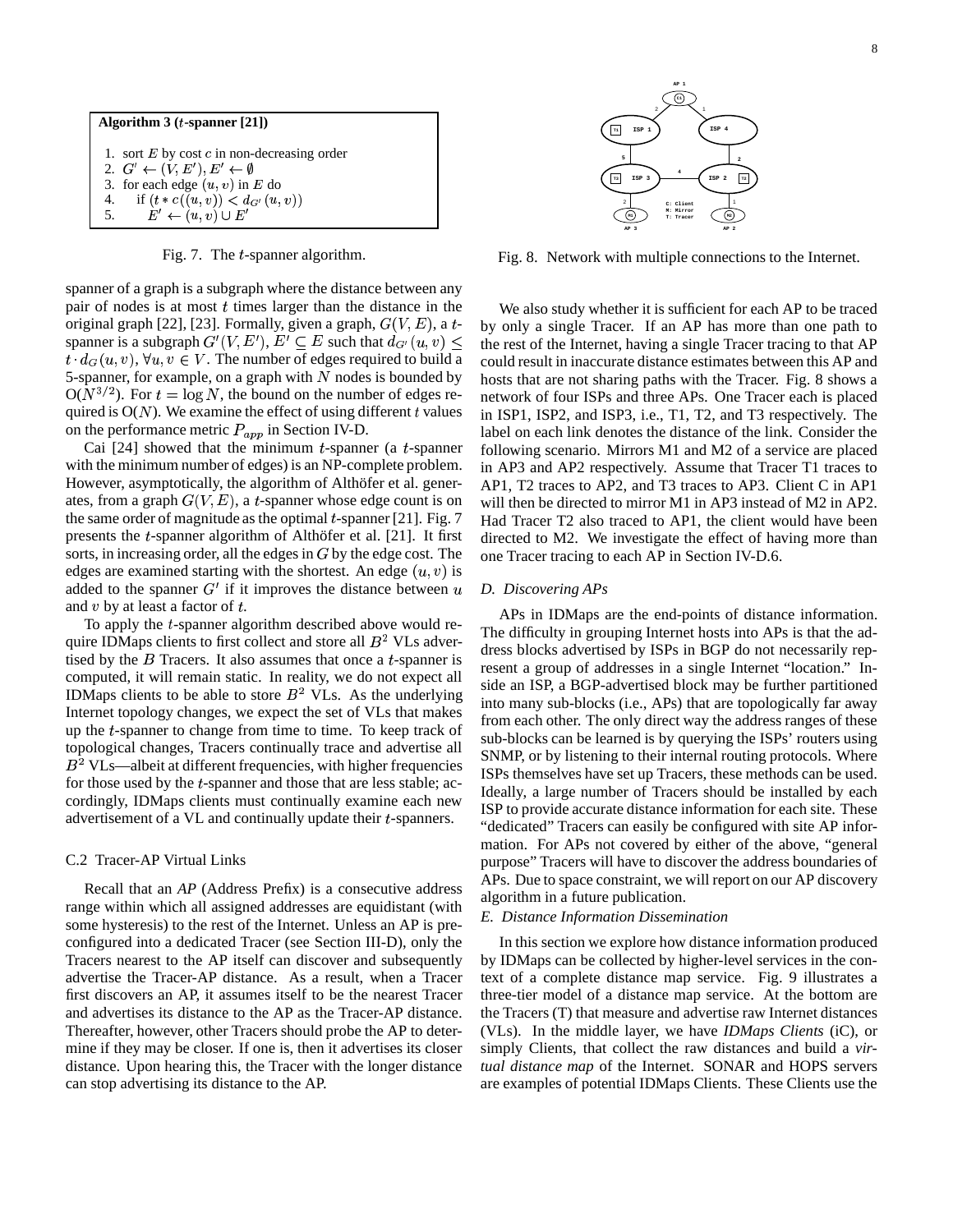

Fig. 9. Basic Model: Two Tiers of Functionality

distance maps computed to answer queries from their clients (C), which are user applications such as a web browser or a napster client. IDMaps itself is concerned only with the infrastructure at the bottom tier that collects and advertises raw distances.

IDMaps Tracers continuously send probe packets to "explore" the Internet to measure distances. Measured distances are then advertised to Clients. Upon receiving such advertisements, each Client independently determines the usefulness of the advertised information and handle it appropriately. To capture topological changes, instead of completely disregarding virtual links not currently used by Clients, Tracers will simply reduce the frequencies at which they trace and advertise these links.

When an Internet host is interested in learning the distance between two hosts, it queries a Client. The Client then runs a shortest path algorithm to determine the end-to-end distance of the two hosts in its distance map. The result of the computation is sent back as a reply to the host. A more thorough description and examination of the distance information dissemination protocol used by IDMaps will be reported in a future publication.

#### IV. PERFORMANCE EVALUATION

To study the various algorithms presented in this paper prior to the deployment of IDMaps on the Internet, we conduct some simulations on generated network topologies. In this section, we give a brief summary of the three topology generation processes used in this study. Then we describe how we "deploy" IDMaps on the generated topologies. Finally, we describe how the performance metric,  $P_{app}$ , is computed.

#### *A. Topology Generation*

We use three models to generate network topologies: the Waxman model [25], Tiers [26], and a model based on ASconnectivity observed from data collected on the Internet ("Inet"). $8$  We decide to use more than one topology generators because the actual topology of the Internet is still under research. The Waxman model provides us topologies with exponential growth as hop count increases, whereas the Inet generator generates graph with power-law vertex degree frequency distribution. The Tiers generator generates network with hierarchical structure. More detailed description of the topology generation processes can be found in [27].

<sup>8</sup>Our Inet topology generator is available for download from http://topology.eecs.umich.edu/inet/.

#### *B. Simulating IDMaps Infrastructure*

Once a network is generated, we "build" an IDMaps infrastructure on it. In this section, we describe how the various Tracer placement and distance map computation algorithms and heuristics are implemented.

*Tracer Placement.* In Section III-B, we described two graph-theoretic approaches and three heuristics to Tracer placement. To implement the graph-theoretic approaches, we compute Tracer placement using the algorithms described. To implement *Stub-AS* Tracer placement, given *B* Tracers, we pick *B* nodes with the lowest degrees of connectivity to host Tracers. Conversely, for *Transit-AS* placement, we pick *B* nodes with the highest degrees of connectivity. We implement *Mixed* Tracer placement by giving equal probability to all nodes on the generated network to host a Tracer.

*Distance Map Computation.* A distance map consists of two parts: Tracer-Tracer VLs and Tracer-AP VLs. Each Tracer advertises the VLs it traces. We do not simulate VL tracing and advertisement or AP discovery in this study, and we only simulate a single IDMaps Client. Since IDMaps Clients operate independently, the use of a single IDMaps Client has no loss of generality for the performance metrics evaluated here. The simulated IDMaps Client has a full list of Tracers and their locations. The Tracer-Tracer part of the distance map is computed either assuming a full-mesh among all Tracers, or by executing the original  $t$ -spanner algorithm shown in Fig. 7.

Each AP (node) can be traced by one or more Tracers. When each AP is traced by a single Tracer, the Tracer nearest to an AP is assigned to trace the AP. If an AP is traced by more than one Tracer, Tracers are assigned to the AP in order of increasing distance. In our simulations, we assume all edges are bidirectional, and paths have symmetric and fixed costs. We will report on the effect of measurement error and stability on IDMaps' performance in a future publication.

Once a distance map is built, the distance between two APs,  $A$  and  $B$  is estimated by summing up the distance from  $A$  to its nearest Tracer  $T_A$ , the distance from  $B$  to its nearest Tracer  $T_B$ , and the distance between  $T_A$  and  $T_B$ . When a full-mesh is computed between Tracers, the  $T_A$  to  $T_B$  distance is exactly the length of the shortest path between them on the underlying network. Otherwise, they are computed from the  $t$ -spanner. If A and  $\hat{B}$  have multiple Tracers tracing to them, the distance between  $A$  and  $B$  is the shortest among all combinations of Tracer-AP VLs and Tracer-Tracer VLs for the Tracers and APs involved.

# *C. Performance Metric Computation*

Ultimately, IDMaps will be evaluated by how useful its distance information is to applications. We evaluate the performance of IDMaps using nearest mirror selection as a prototypical application and adopt an application-level performance metric,  $P_{app}$ , which measures how often the determination of the nearest mirror to a client, using the information provided by IDMaps, results in a correct answer, i.e., the mirror the client would have been redirected based on a shortest path tree constructed from the underlying physical topology. Incidentally, the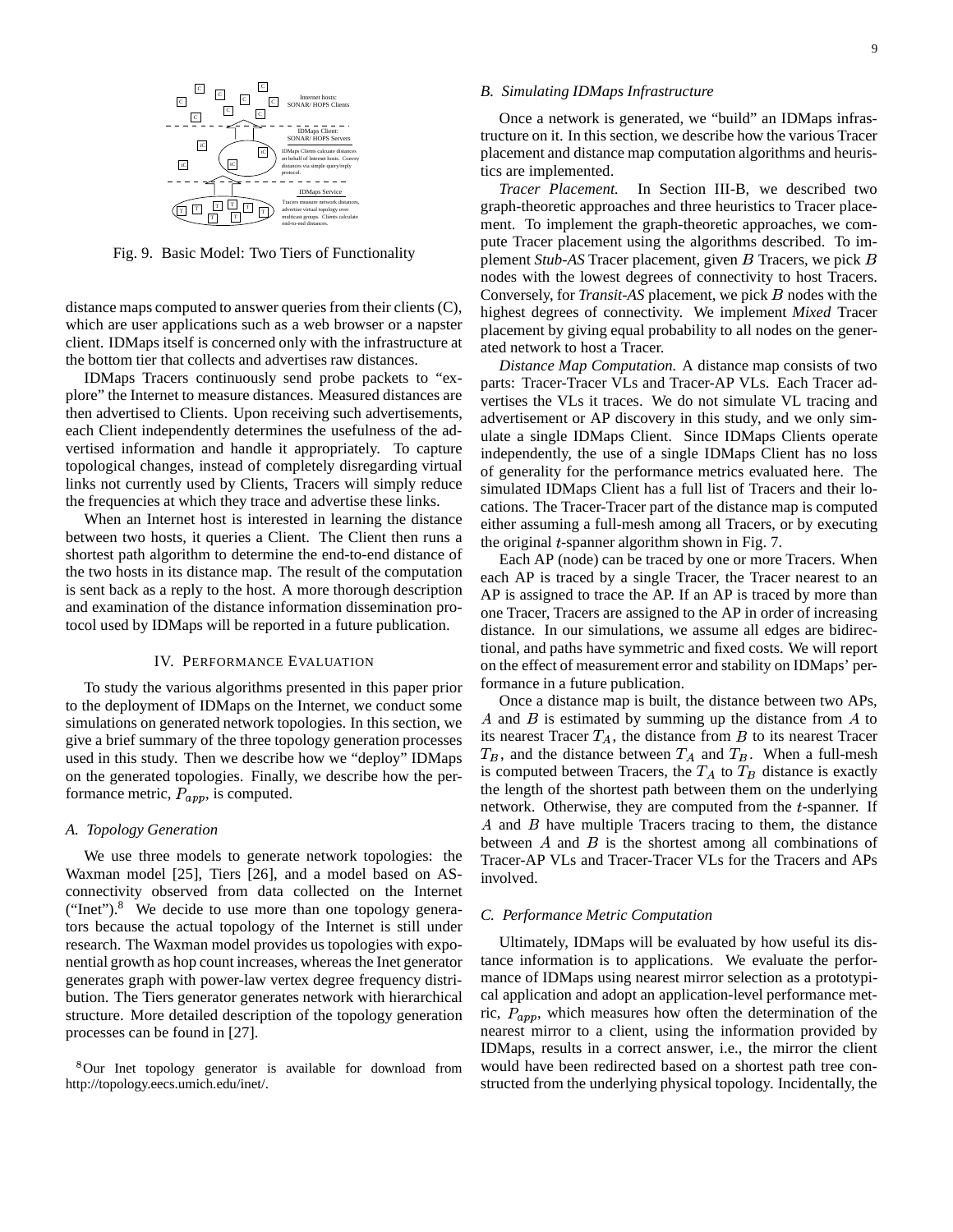| <b>Topology</b> | Placement       |     | T-T Map    | T/AP |
|-----------------|-----------------|-----|------------|------|
| Waxman          | Stub-AS         |     | full-mesh  |      |
| <b>Tiers</b>    | Transit-AS      | 20  | 2-spanner  |      |
| Inet            | Mixed           | 40  | 10-spanner |      |
|                 | Min $K$ -center | 100 |            |      |
|                 | $k$ -HST        |     |            |      |

# TABLE II SIMULATION PARAMETERS

localized distance measurement service (see Section II-B) such as provided by [4], [28] in effect constructs a shortest-path tree from each client (or stub network) to all mirrors.  $P_{app}$  thus can  $\pi$ be considered as comparing the performance of IDMaps against the localized services in the best case scenario for the localized services, i.e., the distances from the clients to all mirrors are known *a priori* and are obtained at no cost. Performance comparison between localized services and IDMaps in the common case must take into account the shortcomings of localized services (see Section II-B), chief among which is the time lag in obtaining distance to "uncharted" parts of the Internet due to the "on-demand" nature of the service, the additional cost of collecting distance information due to the lack of information sharing between clients, and the cost of maintaining each instance of the localized service.

Considering, however, that the goal of IDMaps is not to provide precise estimates of distances between hosts on the Internet, but rather estimates of relative distances between a source (e.g. a client) and a set of potential destinations (e.g. server mirrors), we adopt a lax version of this measure in this paper, as follows. In each simulation experiment, we first place  $n$  (from 3 to 24) server mirrors in our simulated network. We place the mirrors such that the distance between any two of them is at least  $1/n$ the diameter of the network. We consider all the other nodes on the network as clients to the server and compute for each client the nearest mirror according to the distance map obtained from IDMaps and the nearest mirror according to the actual topology. For a given *n*-mirror placement, we compute  $P_{app}$  as the percentage of correct IDMaps' answers over total number of clients.

On the Internet, a client served by a server 15 ms away would probably not experience a perceptible difference from being served by a server 35 ms away, or that a server 200 ms away will not appear much closer than one 150 ms away. We consider IDMaps' server selection correct as long as the distance between a client and the nearest mirror determined by IDMaps is within a factor of  $\lambda$  times the distance between the client and the actual nearest mirror (here we use  $\lambda = 2$ ).

We repeat this procedure for  $1,000$  different  $n$ -mirror placements, obtaining  $1,000$   $P_{app}$  values in each experiment. In the next section, we present our simulation results by plotting the complementary distribution function<sup>9</sup> of these  $P_{app}$  values.

# *D. Simulation Results*

Table II summarizes the parameters of our simulations. The heading of each column specifies the name of the parameter, and the various values tried are listed in the respective column. The column labeled "Topology" lists the three models we use to generate random topologies. The "Placement" column lists the Tracer placement algorithms and heuristics. The " $B$ " columns lists the number of Tracers we use on 1000-node networks. The "T-T Map" column lists the methods used to compute the Tracer-Tracer part of the distance map. The "T/AP" column lists the number of Tracers tracing to an AP. We experimented with almost all of the 540 possible combinations of the parameters on 1,000 node networks and several of them on 4,200 node networks. In addition, we also examined the case of having more mirrors for a few representative simulation scenarios.

The major results of our study are:

1. Mirrorselection using IDMaps gives noticeable improvement over random selection.

2. Network topology can affect IDMaps' performance.

3. Tracer placement heuristics that do not rely on knowing the network topology can perform as well as or better than algorithms that require *a priori* knowledge of the topology.

4. Adding more Tracers(over a 2% threshold) gives diminishing return.

5. Number of Tracer-Tracer VLs required for good performance can be on the order of  $B$  with a small constant.

6. Increasing the number of Tracers tracing to each AP improves IDMaps' performance with diminishing return.

These results apply to both the 1,000-node and 4,200-node networks. We present simulation data substantiating each of the above results in the following subsections. Due to space constraints, we are not able to include data confirming some of these results on the Internet [29].

# D.1 Mirror Selection

Results presented in this subsection are obtained from simulations on 1,000-node randomly generated topologies. In all cases, 3 mirrors are manually placed on the network, the number of Tracers deployed is 10 (1% of nodes), the distance maps are built by computing full-meshes between the Tracers, with only a single Tracer tracing to each AP.

We compare the results of random selection against selection using the distance map generated by IDMaps. The metric of comparison is  $P_{app}$ . Each line in Fig. 10 shows the complementary distribution function of  $1,000$   $P_{app}$  values as explained in the previous section. Each line is the average of 31 simulations using different random topologies, the error bars show the 95% confidence interval. For example, the line labeled "Transit-AS" in Fig. 10a shows that on an Inet-generated topology, when mirrors are selected based on the distance map computed from Tracers placed by the Transit-AS heuristic, the probability that at least 80% of all clients will be directed to the "correct" mirror is 100% (recall our definition of correctness from the previous section); however, the probability that up to 98% of all clients will be directed to the correct mirror is only 85%. We start the  $x$ -axis of the figure at 40% to increase legibility. The line labeled " $k$ -HST" is the result when the  $k$ -HST algorithm is used to place Tracers. The  $k$ -HST algorithm requires knowledge of the topology (see Section III-B.1). The line labeled "Random Selection" is the result when mirrors are randomly selected without using

<sup>&</sup>lt;sup>9</sup>The complementary distribution function,  $F^{c}(x) = 1 - F(x)$ , where  $F(x)$  is the cumulative distribution function of the random variable x.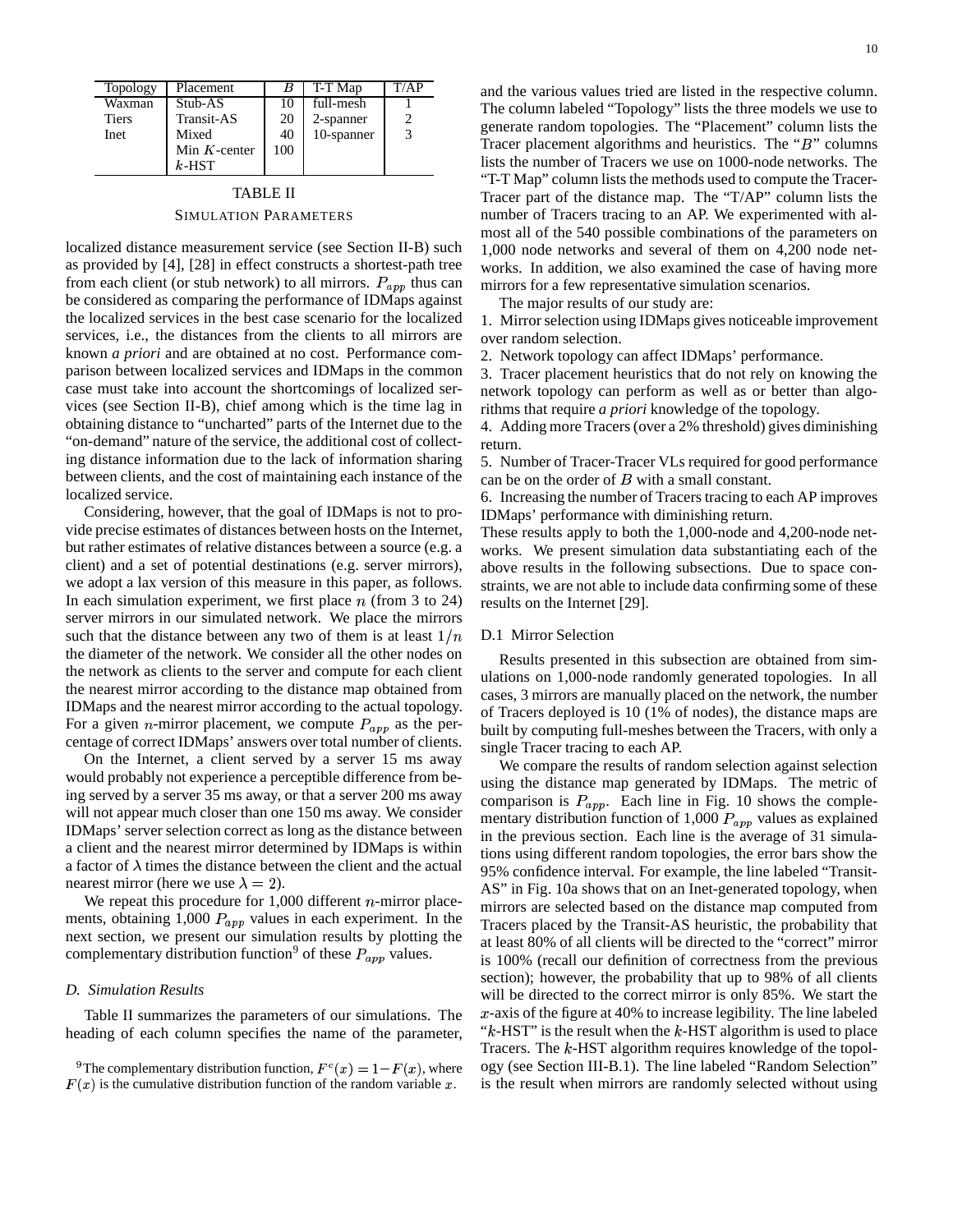





Fig. 11. 24-Mirror selection on 1,000-node network with 10 Tracers.

a distance map. As expected, given that there are three mirrors, it performs well for less than 40% correctness and the performance deteriorates beyond 60% correctness. Mirror selection using distance maps outperforms random selection regardless of the Tracer placement algorithm.

We include only the best and worst performing Tracer placement algorithms in Figs. 10 for legibility of the graphs. The relative performance of the various placement algorithms is presented in Section IV-D.3. Fig. 11 shows results from simulations with 24 mirrors. Qualitatively, these results agree with our conclusion that mirror selection using distance maps outperforms random selection.

# D.2 Effect of Topology

Figs. 10b and 10c show the results of running the same set of simulations as in the previous section, but on topologies generated using the Waxman and Tiers models respectively. Again, the error bars on each figure shows the 95% confidence interval computed from 31 randomly seeded topologies. While mirror selection using a distance map provides better performance than random selection in all cases, performance on the Tiers generated topology exhibit a qualitatively different behavior than those in the other two topologies. Namely, the Transit-AS heuristic gives better IDMaps performance than the  $k$ -HST algorithm on topologies generated from the Inet and Waxman models, but not so in the topology generated from Tiers.

We offer a hypothesis for the relatively poor performance of random mirror selection on Tiers topology. Our earlier work in [27] shows that almost all the end-to-end distances in Inet generated network fall between 20% and 60% of the network diameter. When we randomly pick two distances from this network, it is highly likely that they will fall within this range. Consequently, one distance will be no more than 3 times longer than the other. So given our definition of the performance metric, even random selection can give acceptable performance. As can be seen by comparing Fig. 10b against Figs. 10a and 10c, this is more evident in the network generated from the Waxman model, where the distances fall between 30% and 70% of the network diameter. However, the distance distribution for the Tiers topology is much more dispersed, and the range is between 10% and 70% of the diameter. It is much harder for two randomly picked distances to be within a factor 3. This is corroborated by the poor results "Random Selection" returns. We note again that despite the significant differences in the three models, IDMaps is able to provide noticeable improvements to nearest mirror selection in all three cases.

# D.3 Performance of Placement Algorithms

To compare the relative performance of the various Tracer placement algorithms and heuristics, we repeat the same simulations as in the previoustwo subsections, once for each placement algorithm. Then using the complementary distribution function of the  $P_{app}$  values obtained from running the Mixed placement algorithm as the baseline, we compute the improvement of each placement algorithm relative to Mixed placement. The results are presented in Figs. 12a, 12b, and 12c for networks generated using the Inet, Waxman, and Tiers models respectively. There is no clear winning placement algorithm across all topologies, but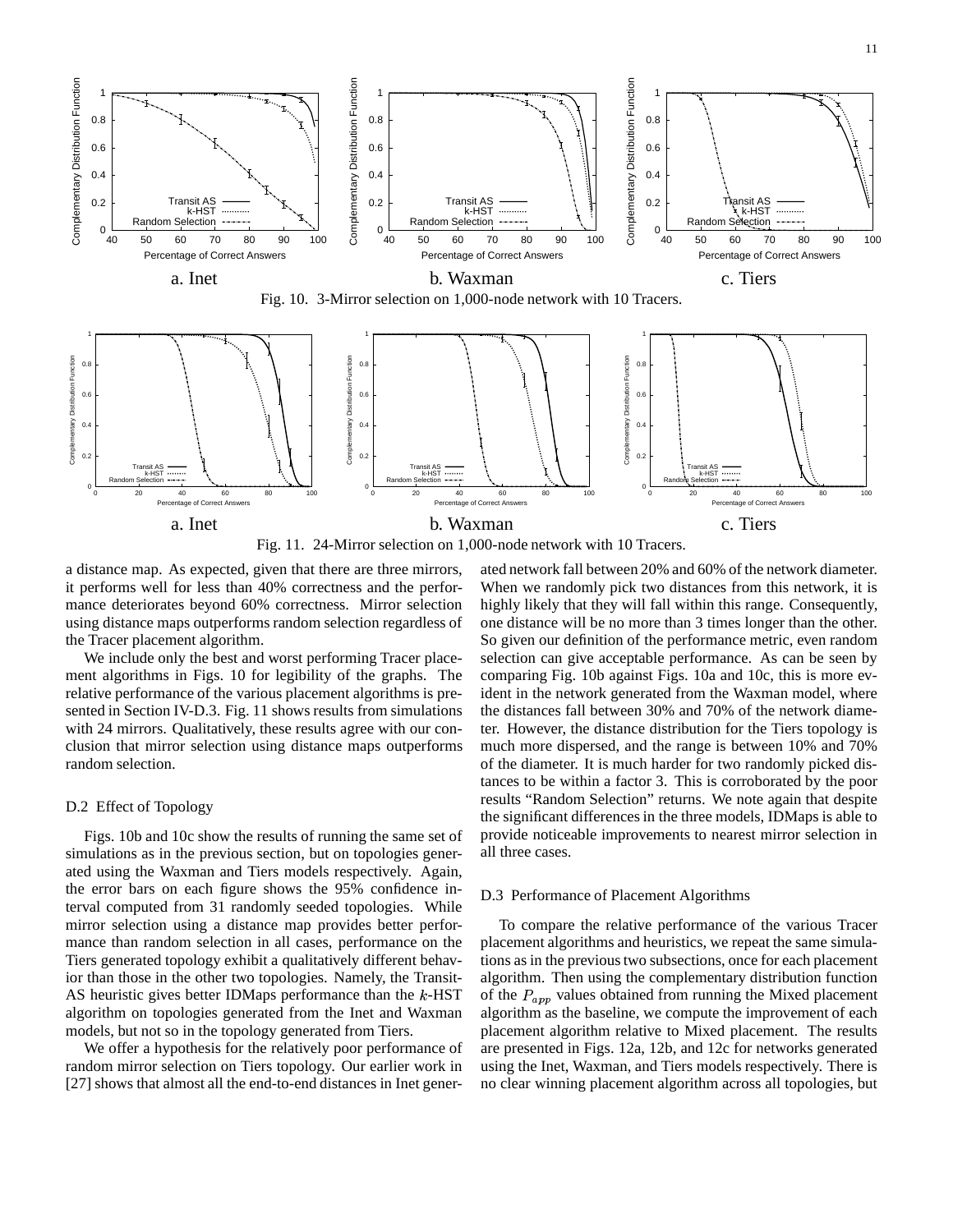the minimum  $K$ -center algorithm and Transit-AS placements consistently perform well in all three topologies. In general, the simple heuristics can often perform as well as the graph theoretic placement algorithms. In [29] we also present results of applying the graph theoretic placement algorithms on distance maps computed from the Transit-AS heuristics.

# D.4 Having More Tracers

In this subsection, we study the effect of increasing the number of Tracers on IDMaps' performance. Fig. 13a shows the results of running the Transit-AS placement algorithm on a 1,000 node network generated using the Tiers model. Increasing the number of Tracers from 10 to 20 improves performance perceptibly, with diminishing improvements for further increases. Comparing Fig. 13a against Fig. 10c from Section IV-D.2, we see that increasing the number of Tracers from 10 to 20 makes the performance of IDMaps using the Transit-AS placement algorithm comparable to that of using the  $k$ -HST algorithm with 10 Tracers.

Fig. 13b shows the results of running the Transit-AS placement algorithm on a 4,200-node network generated using the Inet model. Again, we see a perceptible improvement in IDMaps performance when the number of Tracers increases from 10 to 35, with diminishing improvements for further increases. Also of significance is that having only .2% of all nodes serving as Tracers already provides correct answer 90% of the time with very high probability. To the extent that larger networks means denser networks,<sup>10</sup> a Tracer can serve more nodes in a larger network than it does in smaller networks. Thus to achieve the same IDMaps performance, the number of Tracers needed to serve a larger network does not necessarily increase as fast as the increase in network size. Overall, we do not need a large scale IDMaps deployment to realize an improvement in the metric of interest,  $P_{app}$ .

#### D.5 Distance Map Reduction

In all the simulations reported so far, the distance maps are built by computing full-mesh Tracer-Tracer VLs. Fig. 14 shows the results of running the Transit-AS algorithm to place 100 Tracers on a 1,000-node network generated using the Inet model, with Tracer-Tracer VLs computed as a full-mesh and as *t*-spanners. For  $t = 2$ , there is no perceptible difference in performance; for  $t = 10$ , the performance is worse. Qualitatively similar results are observed for topologies generated using the Waxman and Tiers models, with worse performance for  $t = 10$  addresse in the Tiers case.

Using a  $t$ -spanner in place of a full-mesh can significantly reduce the number of Tracer-Tracer VLs that must be traced, advertised, and stored. Table III shows that for all the topologies we experimented with, the number of VLs used by both 2- and 10-spanners are on the order of  $B$  with a small constant multiplier. In contrast, the number of VLs required to maintain a

<sup>10</sup>The number of hosts and ASs on the Internet has been growing very fast over the past decade, but the diameter of the Internet, i.e., the longest path between two points on the Internet, has stayed roughly the same.

| Model           | Inet  |        | Waxman |        | <b>Tiers</b> |        |
|-----------------|-------|--------|--------|--------|--------------|--------|
| Placement       | $t=2$ | $t=10$ | $t=2$  | $t=10$ | $t=2$        | $t=10$ |
| Stub            | 628   | 198    | 654    | 198    | 268          | 202    |
| Mixed           | 520   | 200    | 466    | 198    | 264          | 200    |
| Transit         | 434   | 198    | 386    | 202    | 262          | 198    |
| Min $K$ -center | 402   | 198    | 434    | 196    | 266          | 202    |

#### TABLE III

NUMBER OF VLS IN *t*-SPANNERS OF 100 TRACERS.

full-mesh for  $B = 100$  is 4,950 edges. (The theoretical upper bound on the number of edges in a *t*-spanner is  $O(B^{(1+1/t)}))$ .  $^{\prime}$ )).

# D.6 Multiple Tracers per AP

In all our simulations so far we have assumed that only a single Tracer traces each AP. We showed in Section III-C.2 (Fig. 8) that in some cases having more than one Tracer tracing an AP may result in better distance estimates. We now present some performance results from scenarios in which there are 2 or 3 Tracers tracing each AP. On 1000-node networks, we place 100 Tracers using the Transit-AS algorithm, and compute a full-mesh for Tracer-Tracer VLs. Using the performance of IDMaps where only one Tracer traces each AP as the baseline, we compute the percentage improvement of increasing the number of Tracers per AP.

Fig. 15 shows that on a 1000-node network generated using the Waxman model, compared to having only one Tracer per AP, the probability of having at least 98% correct answer is increased by 17% when each AP is traced by 2 Tracers, and is increased by 25% when each AP is traced by 3 Tracers. We only consider up to 3 Tracers per AP since currently 85% of ASs in the Internet have degree of connectivity of at most 3 [30].

### V. CONCLUSION

It has become increasingly evident that some kind of distance map service is necessary for distributed applications in the Internet. However, the question of how to build such a distance map remains largely unexplored. In this paper, we propose a global distance measurement infrastructure called IDMaps and tackle the question of how it can be placed on the Internet to collect distance information.

 $\mu$  addresses into APs to reduce the number of measurements, the In the context of nearest mirror selection for clients, we showed that significant improvement over random selection can be achieved using placement heuristics that do not require a full knowledge of the underlying topology. In addition, we showed that IDMaps overhead can be minimized by grouping Internet number of Tracers required to provide useful distance estimations is rather small, and applying  $t$ -spanner to the Tracer-Tracer VLs can result in linear measurement overhead with respect to the number of Tracers in the common case. Overall, this study has provided positive results to demonstrate that a useful Internet distance map service can indeed be built scalably.

#### ACKNOWLEDGMENT

We thank Vern Paxson for discussions on IDMaps architecture and triangulation on the Internet. We thank the anonymous reviewers for their insightful comments that have improved the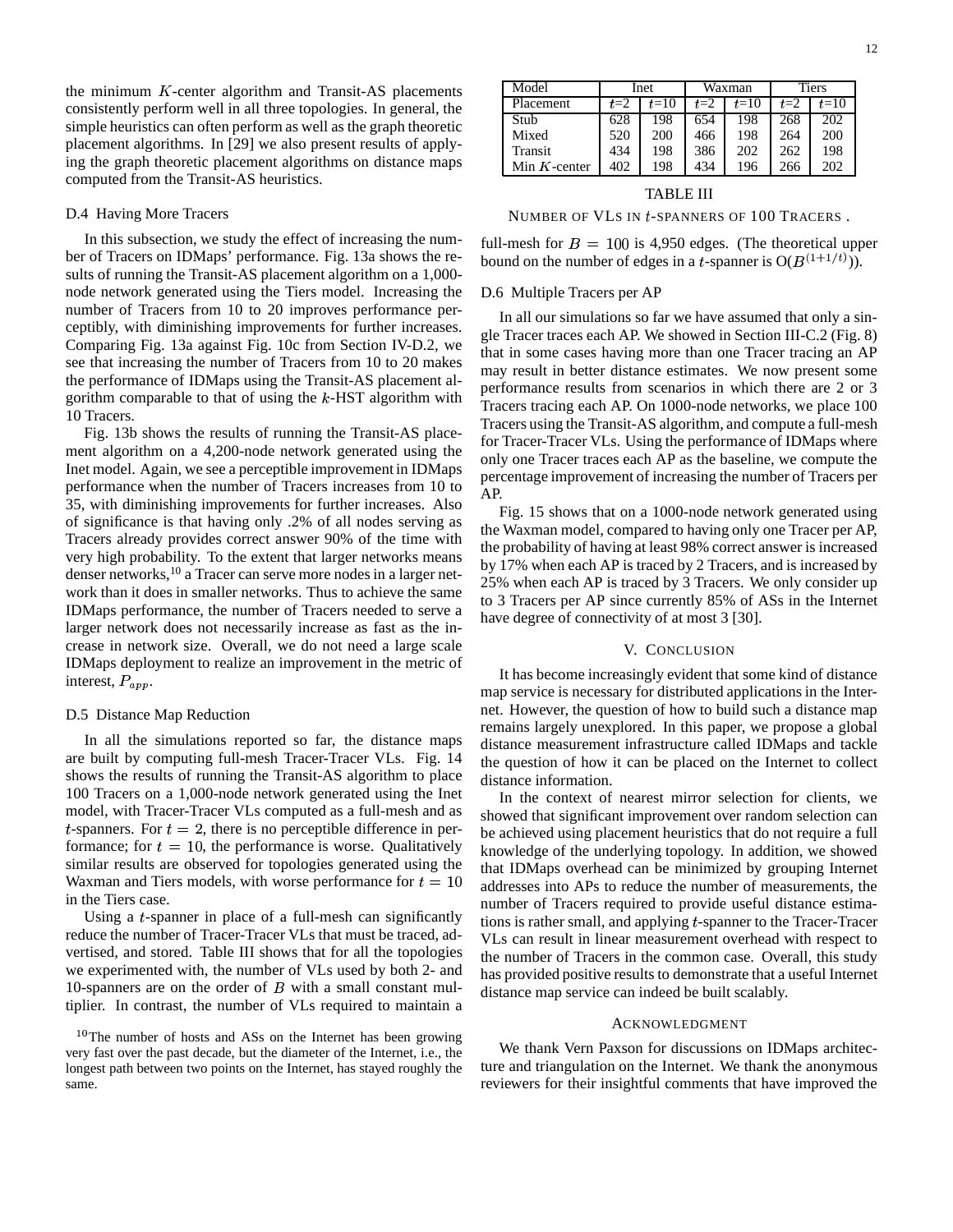

Fig. 12. Improvement of placement algorithms over the "Mixed" algorithm on 1,000-node network, 10 Tracers.



Fig. 13. Mirror selection using IDMaps with varying number of Tracers.



Fig. 14. Effect of  $t$ -spanner on 1,000node I net network with 100 Tracers.

paper considerably. We also thank Andrew Adams, Bengt Ahlgren, Pavel Curtis, Ramesh Govindan, Ed Knightly, and Jörg Liebeherr for allowing us to run our experimental Tracer on their sites. Eric Cronin, David Helder, Tony Kurc, Wenjie Wang, Zhiheng Wang, Amgad Zeitoun, and Beichuan Zhang have helped us in the design and implementation of IDMaps.

#### **REFERENCES**

- [1] S. Bhattacharjee et al., "Application-Layer Anycasting," *Proc. of IEEE INFOCOM '97*, Apr. 1997.
- [2] K. Moore, J. Cox, and S. Green, "Sonar a network proximity service," Internet-Draft, url: http://www.netlib.org/utk/projects/sonar/, Feb. 1996.
- [3] P. Francis, "Host proximity service (hops)," Preprint, Aug. 1998.
- [4] M. Stemm, R. Katz, and S. Seshan, "A Network Measurement Ar-



Fig. 15. Mirror selection on 1,000-node Waxman network with 2 and 3 Tracers / AP.

chitecture for Adaptive Applications," *Proc. of IEEE INFOCOM '00*, pp. 2C–3, Mar. 2000.

- [5] N. Miller and P. Steenkiste, "Collecting Network Status Information for Network-Aware Applications," Mar. 2000.
- [6] R. Govindan and H. Tangmunarunkit, "Heuristics for Internet Map Discovery," *Proc. of IEEE INFOCOM 2000*, 2000.
- [7] K. C. Claffy and D. McRobb, "Measurement and Visualization of Internet Connectivity and Performance," http://www.caida.org/Tools/Skitter/.
- [8] T. Bates, "*The CIDR Report*," url: http://www.employees.org/˜tbates/cidr-report.html, June 1998.
- [9] T.H. Cormen, C.E. Leiserson, and R.L. Rivest, Introduction to Algorithms, Cambridge, MA: MIT Press, 1990.
- [10] J.D. Guyton and M.F. Schwartz, "Locating Nearby Copies of Replicated Internet Servers," *Proceedings of ACM SIGCOMM*, August 1995.